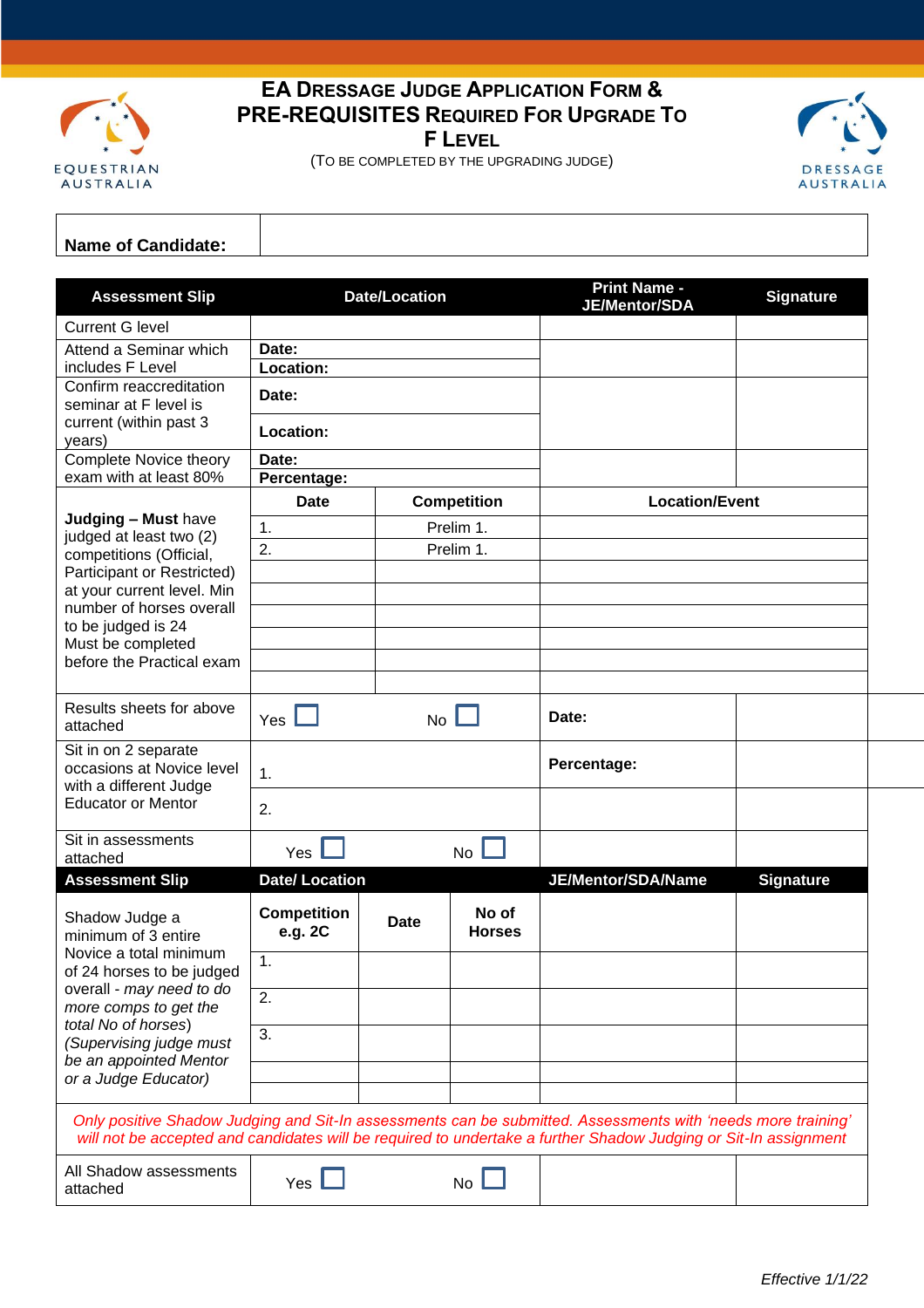



|                       | Date:            |         |
|-----------------------|------------------|---------|
| <b>Practical Exam</b> | Location:        |         |
| Completed             | Competent        | Not Yet |
|                       | <b>Competent</b> |         |

## *SDA – Please return a copy of this form only to the EA Education Department*

EA Pathways Administrator EA National Office PO Box 673, SYDNEY MARKETS, NSW 2129 OR [Amy.Mcgregor@equestrian.org.au](mailto:Amy.Mcgregor@equestrian.org.au) **NOTE:** Applications that do not include a completed table will not be accepted

Please provide the following details:

| Current EA Member Number:               |                     |
|-----------------------------------------|---------------------|
| Blue Card Details: (QLD only)   Number: | <b>Expiry Date:</b> |

| Name:    | Date of Birth: |            |
|----------|----------------|------------|
| Address: |                |            |
| Suburb:  | State:         | Post Code: |
| Tel:     | Mobile:        |            |
| Email:   |                |            |